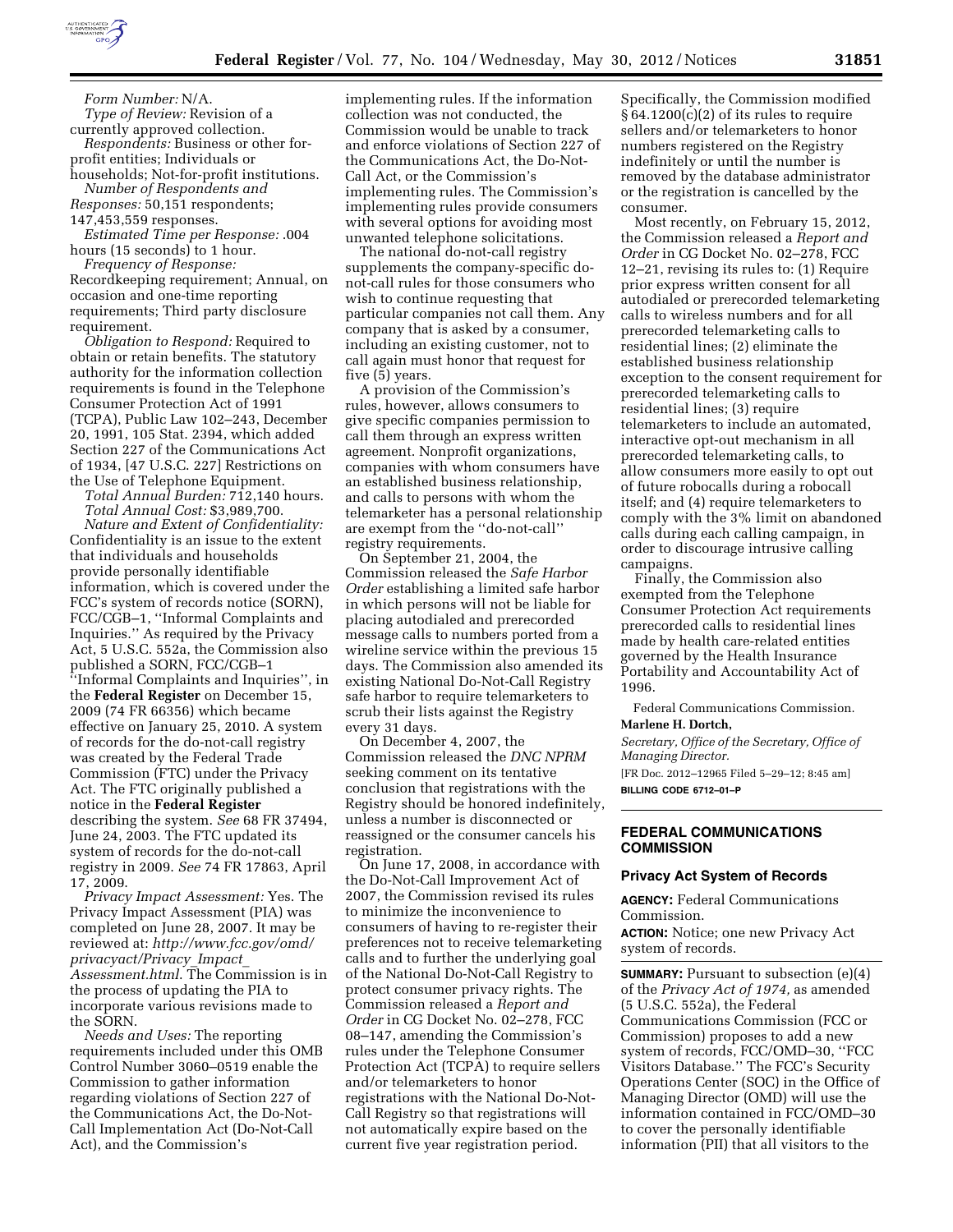FCC, including but not limited to U.S. citizens, permanent residents (*i.e.,* green card holders), and foreign nationals, must provide to the SOC to gain admittance to the FCC headquarters buildings and other FCC facilities. **DATES:** In accordance with subsections  $(e)(4)$  and  $(e)(11)$  of the Privacy Act, as amended, any interested person may submit written comments concerning this new system of records on or before June 29, 2012. The Office of Information and Regulatory Affairs (OIRA), Office of Management and Budget (OMB), which has oversight responsibility under the Privacy Act to review the system of records, and Congress may submit comments on or before July 9, 2012. The proposed new system of records will become effective on July 9, 2012 unless the FCC receives comments that require a contrary determination. The Commission will publish a document in the **Federal Register** notifying the public if any changes are necessary. As required by 5 U.S.C. 552a(r) of the Privacy Act, the FCC is submitting reports on this proposed new system to OMB and Congress.

**ADDRESSES:** Address comments to Leslie F. Smith, Privacy Analyst, Performance Evaluation and Records Management (PERM), Room 1–C216, Federal Communications Commission (FCC), 445 12th Street SW., Washington, DC 20554, or via the Internet at *[Leslie.Smith@fcc.gov.](mailto:Leslie.Smith@fcc.gov)* 

# **FOR FURTHER INFORMATION CONTACT:**

Contact Leslie F. Smith, Performance Evaluation and Records Management (PERM), Room 1–C216, Federal Communications Commission (FCC), 445 12th Street SW., Washington, DC 20554, (202) 418–0217, or via the Internet at *[Leslie.Smith@fcc.gov.](mailto:Leslie.Smith@fcc.gov)* 

**SUPPLEMENTARY INFORMATION:** As required by the *Privacy Act of 1974,* as amended, 5 U.S.C. 552a(e)(4) and (e)(11), this document sets forth notice of the proposed new system of records to be maintained by the FCC. This notice is a summary of the more detailed information about the proposed new system of records, which may be obtained or viewed pursuant to the contact and location information given above in the **ADDRESSES** section. The purpose for establishing this new system of records, FCC/OMD–30, ''FCC Visitors Database,'' is for the FCC's Security Operations Center (SOC) in the Office of Managing Director (OMD) to use this information to cover the personally identifiable information (PII) that all visitors to the FCC, including but not limited to U.S. citizens, permanent residents (*i.e.,* green card holders), and foreign nationals, must

provide to the SOC to gain admittance to the FCC headquarters buildings and other FCC facilities.

This notice meets the requirement documenting the proposed new system of records that is to be added to the systems of records that the FCC maintains, and provides the public, OMB, and Congress with an opportunity to comment.

# **FCC/OMD–30**

#### **SYSTEM NAME:**

FCC Visitors Database.

# **SECURITY CLASSIFICATION:**

The FCC's Security Operations Center (SOC) has not assigned a security classification to this system of records.

### **SYSTEM LOCATION:**

Office of the Managing Director (OMD), Security Operations Center (SOC), Federal Communications Commission (FCC), 445 12th Street SW., Washington, DC 20554;

### **CATEGORIES OF INDIVIDUALS COVERED BY THE SYSTEM:**

The records in this system include all visitors to the FCC. These individuals include, but are not limited to U.S. citizens, permanent residents (*i.e.,* green card holders), and foreign nationals.

### **CATEGORIES OF RECORDS IN THE SYSTEM:**

The categories of records in the FCC Visitors Database include, but are not limited to the individual's first and last name, photographic identification (including but not limited to a driver's license, passport, or other types of photo identification), the authority issuing the photo identification, U.S. visa number, FCC point of contact, visitor signature, professional title, organizational affiliation, contact information for the visitor, including but not limited to wireline and wireless (cell) phone numbers, correspondence related to information required to obtain visitor entry to the FCC, and purpose(s) for visiting the FCC.

## **AUTHORITY FOR MAINTENANCE OF THE SYSTEM:**

5 U.S.C. 301; 6 U.S.C. 202; 8 U.S.C. 1103, 1158, 1201, 1324, 1357, 1360, 1365a, 1365b, 1372, 1379, 1732; Federal Information Security Act (Pub. L. 104– 106, sec. 5113); Electronic Government Act (Pub. L. 104–347, sec. 203); and Federal Property and Administrative Act of 1949, as amended.

#### **PURPOSE(S):**

The purpose of the system is to cover the personally identifiable information (PII) that all visitors to the FCC, including but not limited to U.S. citizens, permanent residents (*i.e.,* green

card holders), and foreign nationals, must provide to the FCC's Security Operations Center (SOC) to gain admittance to the FCC headquarters buildings and other FCC facilities.

### **ROUTINE USES OF RECORDS MAINTAINED IN THE SYSTEM, INCLUDING CATEGORIES OF USERS AND THE PURPOSES OF SUCH USES:**

Information about individuals in this system of records may routinely be disclosed under the following conditions:

1. Litigation by the Department of Justice—When: (a) the FCC or any component thereof; (b) any employee of the FCC in his or her official capacity; (c) any employee of the FCC in his or her individual capacity where the FCC or the Department of Justice (DOJ) has agreed to represent the employee; or (d) the United States Government is a party to litigation or has an interest in such litigation, and by careful review, the FCC determines that the records are both relevant and necessary to the litigation and the use of such records by the DOJ is therefore deemed by the FCC to be for a purpose compatible with the purpose for which the FCC collected the records;

2. Court or Adjudicative Body—In a proceeding when: (a) the FCC or any component thereof; (b) any employee of the FCC in his or her official capacity; (c) any employee of the FCC in his or her individual capacity where the Department of Justice (DOJ) has agreed to represent the employee; or (d) the United States Government is a party to litigation or has an interest in such litigation, and by careful review, the FCC determines that the records are both relevant and necessary to the litigation and the use of such records is therefore deemed by the FCC to be for a purpose that is compatible with the purpose for which the FCC collected the records;

3. Law Enforcement and Investigation—Except as noted on Forms SF 85, 85–P, and 86, when a record on its face, or in conjunction with other records, indicates a violation or potential violation of a law, whether civil, criminal, or regulatory in nature, and whether arising by general statute or particular program statute, or by regulation, rule, or order issued pursuant thereto, disclosure may be made to the appropriate public authority, whether Federal, State, local, tribal, or foreign, or otherwise responsible for enforcing, investigating, or prosecuting such violation or charged with enforcing or implementing the statute, rule, regulation, or order issued pursuant thereto, if the information disclosed is relevant to any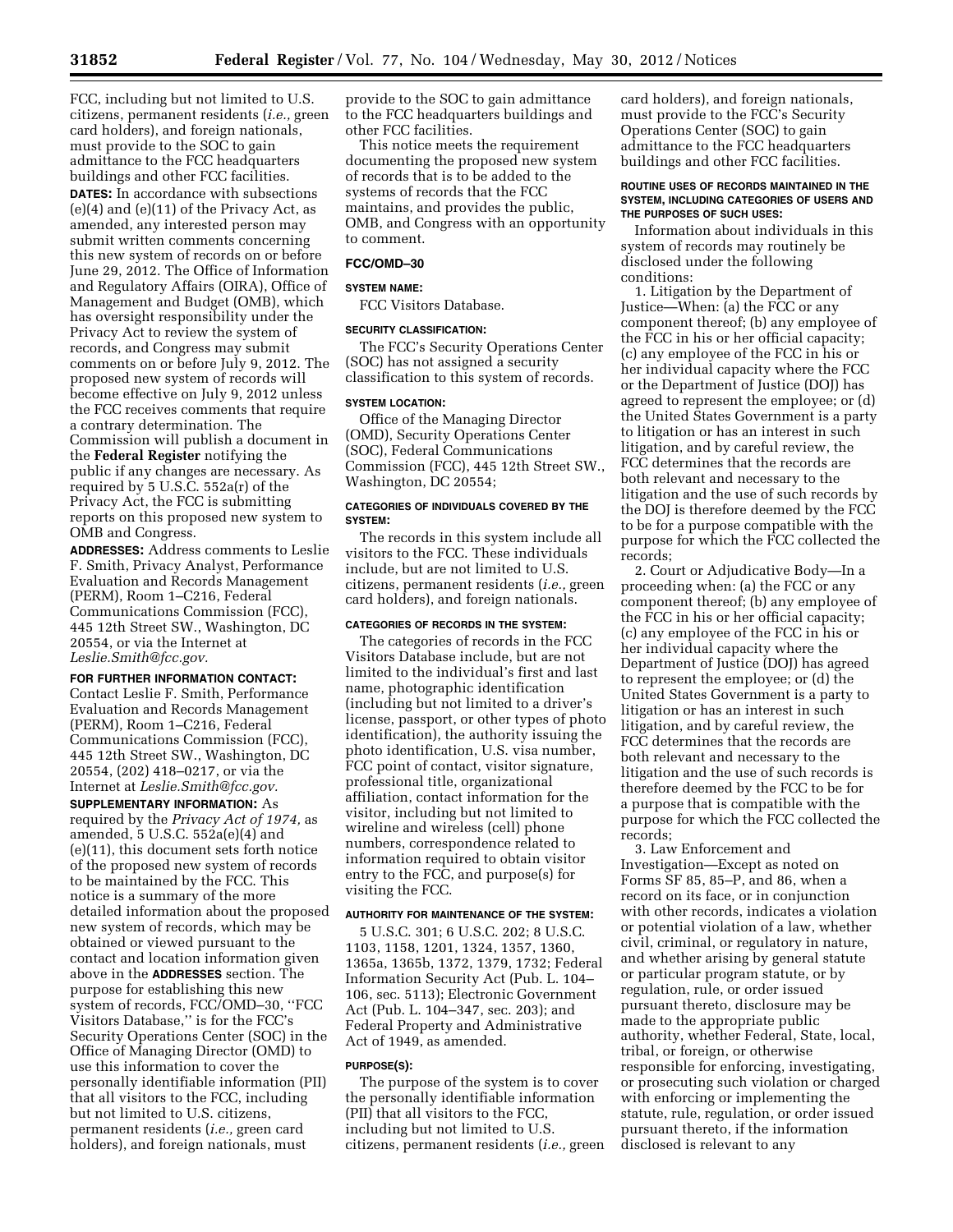enforcement, regulatory, investigative, or prosecutorial responsibility of the receiving entity;

4. Government-wide Program Management and Oversight—When requested by the National Archives and Records Administration (NARA), the Government Accountability Office (GAO), and/or the General Services Administration (GSA) for the purpose of records management inspections conducted under authority of 44 U.S.C. §§ 2904 and 2906 (such disclosure(s)) shall not be used to make a determination about individuals); when the U.S. Department of Justice (DOJ) is contacted in order to obtain that department's advice regarding disclosure obligations under the Freedom of Information Act (FOIA); or when the Office of Management and Budget (OMB) is contacted in order to obtain that office's advice regarding obligations under the Privacy Act;

5. Congressional Inquiries—When requested by a Congressional office in response to an inquiry by an individual made to the Congressional office for the individual's own records;

6. Contract Services, Grants, or Cooperative Agreements—A record may be disclosed to FCC contractors, grantees, or volunteers who have been engaged to assist the FCC in the performance of a contract service, grant, cooperative agreement, or other activity related to this system of records and who need to have access to the records in order to perform their activity. Recipients shall be required to comply with the requirements of the Privacy Act of 1974, as amended, 5 U.S.C. 552a;

7. Employment, Clearances, Licensing, Contract, Grant, or other Benefits Decisions by the Agency— Disclosure may be made to a Federal, State, local, or tribal government, or other public authority or entity maintaining civil, criminal, intelligence, national security, or other relevant enforcement records, or other pertinent records, or to another public authority or professional organization, if necessary to obtain information relevant to an investigation concerning the retention of an employee or other personnel action (other than hiring), the retention of a security clearance, the letting of a contract, or the issuance or retention of a grant or other benefit;

8. Employment, Clearances, Licensing, Contract, Grant, or other Benefits Decisions by other than the Agency—Disclosure may be made to a Federal, State, local, or tribal government, or other public authority or entity of the fact that this system of records contains information relevant to the retention of an employee, the

retention of a security clearance, the letting of a contract, or the issuance or retention of a license, grant, or other benefit. The other agency or licensing organization may then make a request supported by the written consent of the individual for the entire record if it so chooses. No disclosure will be made unless the information has been determined to be sufficiently reliable to support a referral to another office within the agency or to another Federal agency for criminal, civil, administrative, personnel or regulatory action;

9. National Security and Intelligence Matters—Disclosure of these records may be made to Federal, State, local agencies, or other appropriate entities or individuals, or through established liaison channels to selected foreign governments and international law enforcement organizations and agencies in order to enable a Federal agency or entity charged with, but not limited to national security and/or intelligence activities and related functions, to carry out these duties and responsibilities under the National Security Act of 1947, as amended, the CIA Act of 1949, as amended, Executive Order 12333 or any successor order, applicable to national security directives, or classified implementing procedures approved by the Attorney General and promulgated pursuant to such statutes, orders, or directives;

10. Department of State, Department of Homeland Security, and other Federal Agencies—A record from this system may be disclosed, where appropriate, to the State Department, Department of Homeland Security (DHS), and/or other Federal agencies and entities charged with, but not limited to national security, law enforcement, immigration, intelligence, and related functions, activities, duties, and responsibilities, where there is an indication of a violation or potential violation of a law, whether civil, criminal, or regulatory in nature, and whether arising by general statute or particular program statute, or by regulation, rule, or order issued pursuant thereto, disclosure may be made to enforce, investigate, or prosecute violations, or to enforce or implement a statute, rule, regulation, or order issued pursuant thereto, if the information disclosed is relevant to any enforcement, regulatory, investigative, or prosecutorial responsibility of the receiving Federal agency or entity;

11. Foreign Governments—A record from this system may be disclosed through the U.S. Department of State or the Department of Homeland Security (DHS) or other Federal security

agencies, entities, or organizations or directly to the representative of such a foreign government or country, to the extent necessary to assist such a government or country in apprehending and/or returning a fugitive to a jurisdiction which seeks the individual's return, or to assist such a country in civil or criminal proceedings in which the United States or one of its officers or agencies has an interest; and

12. Breach Notification—A record from this system may be disclosed to appropriate agencies, entities, and persons when: (1) The Commission suspects or has confirmed that the security or confidentiality of information in the system of records has been compromised; (2) the Commission has determined that as a result of the suspected or confirmed compromise there is a risk of harm to economic or property interests, identity theft or fraud, or harm to the security or integrity of this system or other systems or programs (whether maintained by the Commission or another agency or entity) that rely upon the compromised information; and (3) the disclosure made to such agencies, entities, and persons is reasonably necessary to assist in connection with the Commission's efforts to respond to the suspected or confirmed compromise and prevent, minimize, or remedy such harm.

In each of these cases, the FCC will determine whether disclosure of the records is compatible with the purpose for which the records were collected.

# **POLICIES AND PRACTICES FOR STORING, RETRIEVING, ACCESSING, RETAINING, AND DISPOSING OF RECORDS IN THE SYSTEM: STORAGE:**

The information in the FCC Visitors Database includes paper document, files, and records that are stored in file cabinets in the Security Operations Center (SOC), and electronic records, files, and electronic records, files, and data that are stored in the FCC's computer network databases.

#### **RETRIEVABILITY:**

The information in the FCC Visitors Database may be retrieved by the name of the individual, driver's license number, U.S. passport number, foreign passport number, U.S. visa number, date of birth (DOB), and/or photo ID number.

#### **SAFEGUARDS:**

The paper documents, records, and files are maintained in file cabinets in the SOC's office suite. The file cabinets where these paper documents, files, and records are stored are controlled by onsite personnel when unlocked and locked when not in use. Access to the